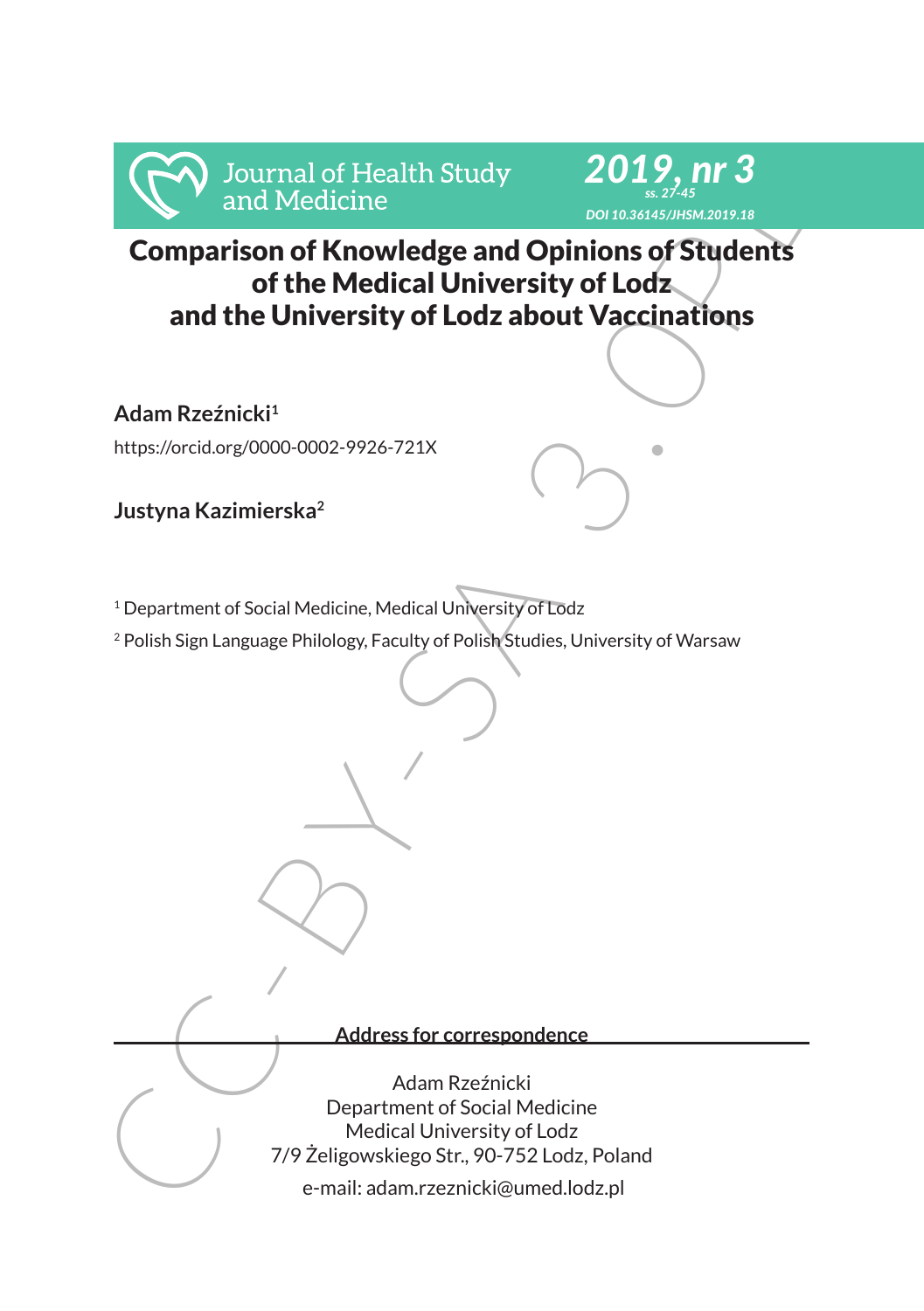## *Abstract*

*Introduction: The use of vaccines and the introduction of mandatory preventive vaccinations over the past two centuries has helped to control, and in some cases completely eliminate, serious infectious diseases and significantly improve the epidemiological situation.*

*Objectives: The aim of the study was to learn and compare the knowledge and opinions of students of the Medical University of Lodz and the University of Lodz about preventive vaccinations.*

*Material and methods: The study was conducted from February to May 2018 among first-year students of selected MA studies at the Medical University of Lodz and the University of Lodz. When collecting empirical material, the author's survey questionnaire was used, intended for students to fill in individually.*

**Abstract**<br>
Notion: The use of vaccines and the introduction of mandatory preventity<br>
ve vaccinations over the past two centralies has helped to control, and in some<br>
cases completely eliminate, serious infectious disease *Results: In the group of all respondents, more than half of the respondents, i.e. 52.5% (105 people) thought that vaccinations are definitely safe for the body. In the group of students of the University of Medical Sciences such persons constituted 56.0%, while among those studying at the University of Lodz this percentage was smaller and amounted to 49.0%. In the group of students of the University of Lodz, 11.0% of respondents (11 people) were of the opinion that protective vaccinations are unlikely to be safe for humans.*

*Conclusions: The level of knowledge of students about preventive vaccinations is insufficient. Medical students have a higher level of knowledge compared to non-medical students. Lack of knowledge and misconceptions about preventive vaccinations among young people may lead to increased prevalence of lack of child vaccination in the future.*

*Key words: vaccinations, students, knowledge, health behaviours*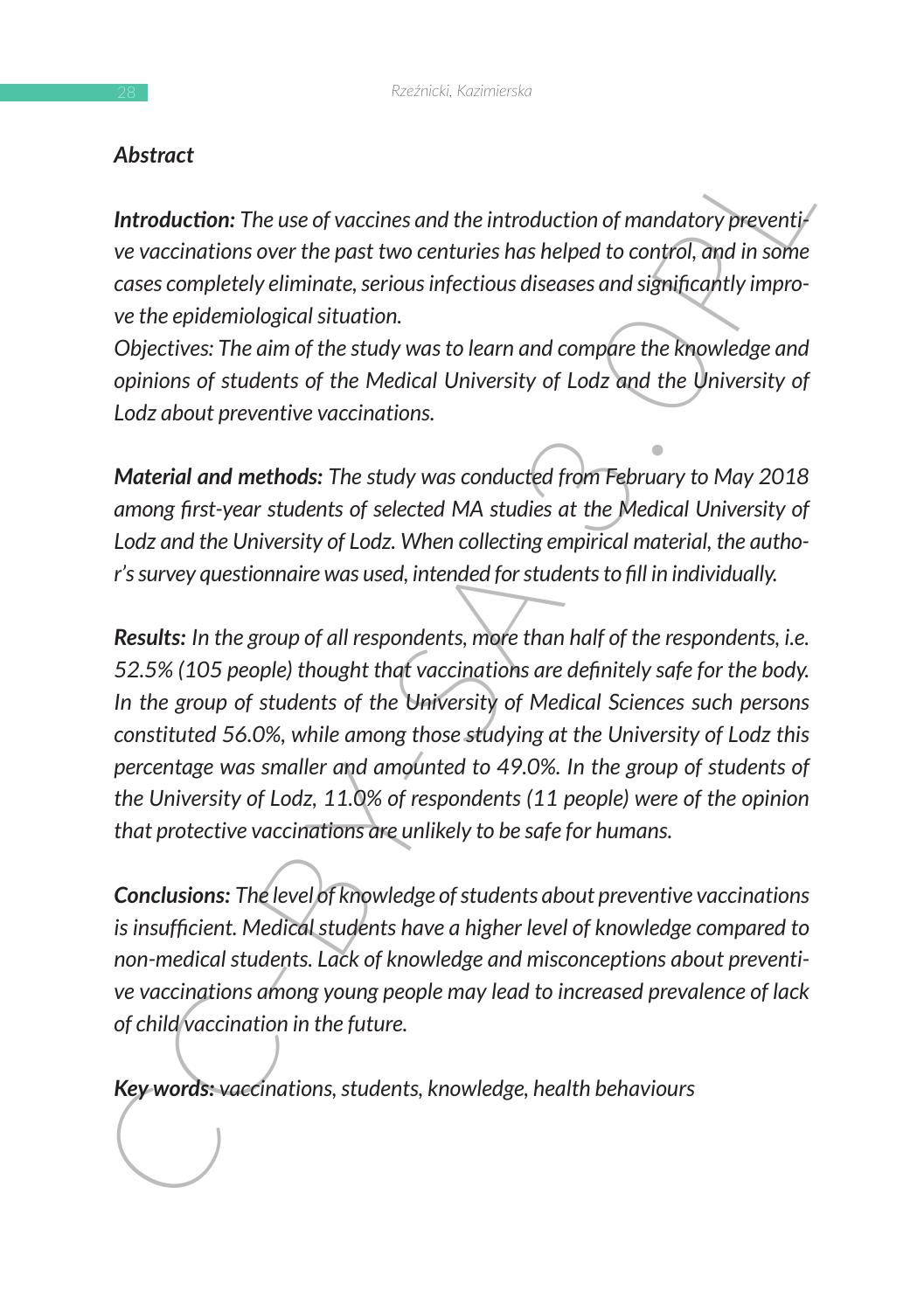### **Introduction**

Introduction<br>The concept of "vaccine" in the sense of a biological preparation that em<br>
hances immunity to a given disease, as well as the concept of vaccination<br>
were introduced in 1796 by Edward Jenner. Jenner conducted The concept of "vaccine" in the sense of a biological preparation that enhances immunity to a given disease, as well as the concept of vaccination were introduced in 1796 by Edward Jenner. Jenner conducted a medical experiment in which he used the infectious vaccinia pox material to vaccinate an eight-year-old boy, which resulted in an effective immunisation against smallpox virus. It should be emphasised, however, that the advances in vaccines initiated the discoveries of Louis Pasteur and Robert Koch. In 1885 L. Pasteur made the first effective vaccinations that protected against rabies virus. He also developed a method for rapid virus propagation by breeding it in rabbit organisms and its attenuation by draining the cerebrospinal fluid. R. Koch, however, during his research on the cholera vibrio proved that a single infection protects against subsequent infections during the same epidemic. The first attempts to use killed V. cholerae cells for immunisation were made at the end of the 19th century by Jaime Ferrán [1].

Immunisations are a way of immunising the body, which is based on giving a person a preparation called a vaccine. It is a cheap and effective form of preventing infectious diseases. The vaccine is a biological product that contains substances capable of causing immunological processes conditioning the acquisition of immunity without causing toxic effects [2].

Very often the terms "vaccination" and "immunisation" are used interchangeably. However, there is a difference between them, because the first concept means active prevention and the second means intervention that can be both active and passive. The task of vaccination is to elicit an immune response like that arising from reinfection after infection with a natural microorganism. Post-vaccination long-term immunity is associated with the emergence of antigen-specific "effectors" and memory cells. The first group includes antibodies capable of binding toxins or microorganisms and cytotoxic T lymphocytes that recognise and destroy the pathogen [3].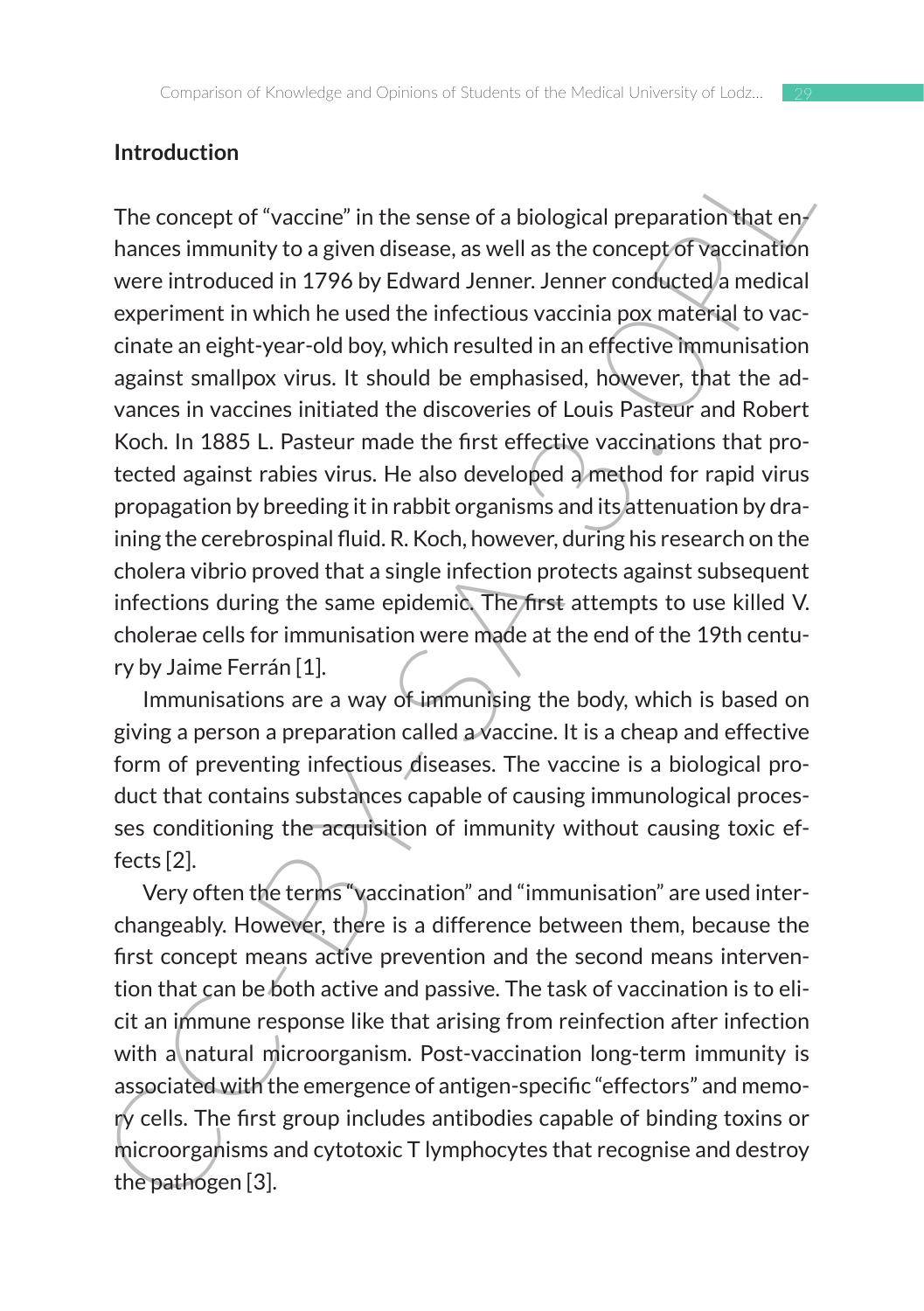Uneur going vacchination, a person in singury exposed to the cocurrele-<br>ce of adverse reactions of the body to the preparation, i.e. reactions or<br>vaccination complications. Although the use of preventive vaccinations<br>varie Undergoing vaccination, a person is slightly exposed to the occurrence of adverse reactions of the body to the preparation, i.e. reactions or vaccination complications. Although the use of preventive vaccinations carries a very small risk of these complications, it should be remembered that in no way does it counterbalance the threat to which a non-immunised person is exposed. Vaccination is the most effective tool in combating and preventing infectious diseases and prepares the human body to confront pathogens [4]. Preventive vaccinations reduce the incidence, number of complications and deaths, and ultimately, as in the case of smallpox, they allow to completely eliminate the disease [5,6].

The use of vaccines and the introduction of mandatory preventive vaccinations over the past two centuries has helped to control, and in some cases completely eliminate, serious infectious diseases and significantly improve the epidemiological situation. In the US and Western Europe, the incidence of infectious diseases and related mortality compared to the time before the introduction of mandatory vaccination decreased by 95-99%. Thanks to the use of vaccines, the incidence of diseases such as diphtheria, tetanus, mumps, measles, rubella and poliomyelitis has decreased by over 90% [7,8,9].

According to data from the World Health Organization (WHO), vaccinations save lives of about 2-3 million people every year.

#### **Objectives**

The aim of the study was to learn and compare the knowledge and opinions of students of the Medical University of Lodz and the University of Lodz about preventive vaccinations.

## **Material and methods**

The study was conducted from February to May 2018 among first-year students of selected MA studies at the Medical University of Lodz and the University of Lodz. When collecting empirical material, the author's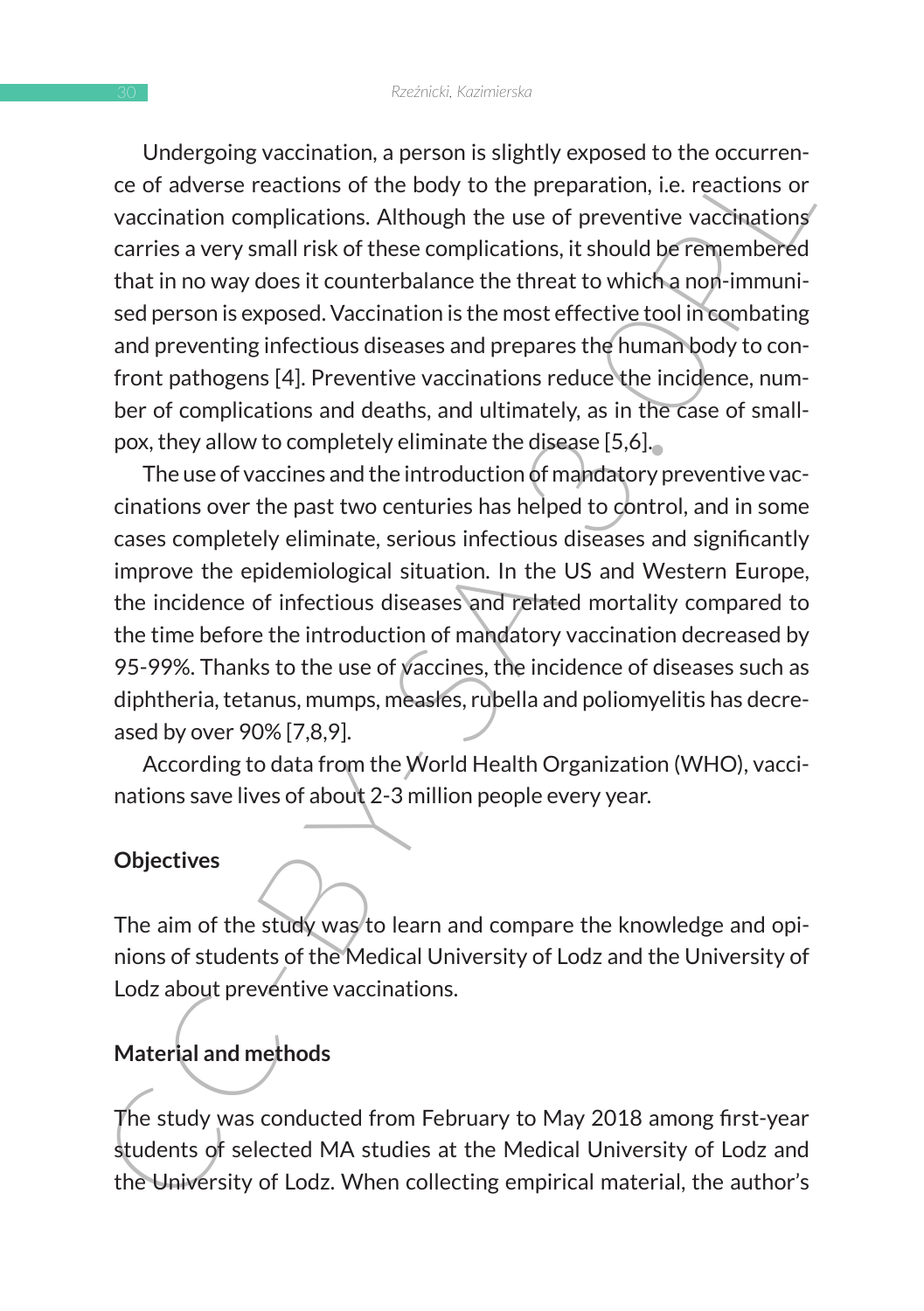structure was used. Interlieut on students of the ready studient and the Universal of 28 multiple-choice questions and a metric consisting of 5 questions. The survey was voluntary and anonymous. Re-<br>spondarls were asked to survey questionnaire was used, intended for students to fill in individually. The survey consisted of 28 multiple-choice questions and a metric consisting of 5 questions. The survey was voluntary and anonymous. Respondents were asked to complete the questionnaire after the classes. The study involved 100 students of the University of Lodz studying in the following fields: cosmetic chemistry, pedagogy, psychology, accounting and Slavic philology, and 100 students of the Medical University studying nursing, dietetics and public health. The data contained in the surveys were entered in the MS Excel spreadsheet. To develop the collected empirical material, descriptive methods and statistical inference methods were used. For the description of the whole examined group and subgroups distinguished on the basis of qualitative features, structure indicators were calculated, which were expressed as a percentage [%]. To compare the incidence of particular categories of quantitative features in the analysed groups, the chi-square independence test or chi-square independence test with Yates's correction was used. The results for which the values of the statistics obtained in the conducted tests belonged to the critical area of the relevant distribution at the significance level p=0.05 were considered significant. For statistical analysis, STATISTICA version 10.1 was used.

#### **Results**

Among all students (200 people), the clear majority were women, i.e. 84.0% (168 people). Among the students of the Medical University, women constituted 89.0% (89 people), while among those studying at the University of Lodz 79.0% (79 people) (p>0.05) (Tab. 1).

Among all respondents, most respondents were aged 23-24 (85.0%, 170 people). In the group of students of the Medical University, people aged 23-24 constituted 82.0% of the respondents, and at the University of Lodz 88.0% (p>0.05) (Tab. 1).

In the group of all students, the largest group, i.e. 42.0% of respondents (84 people) were residents of cities with a population of over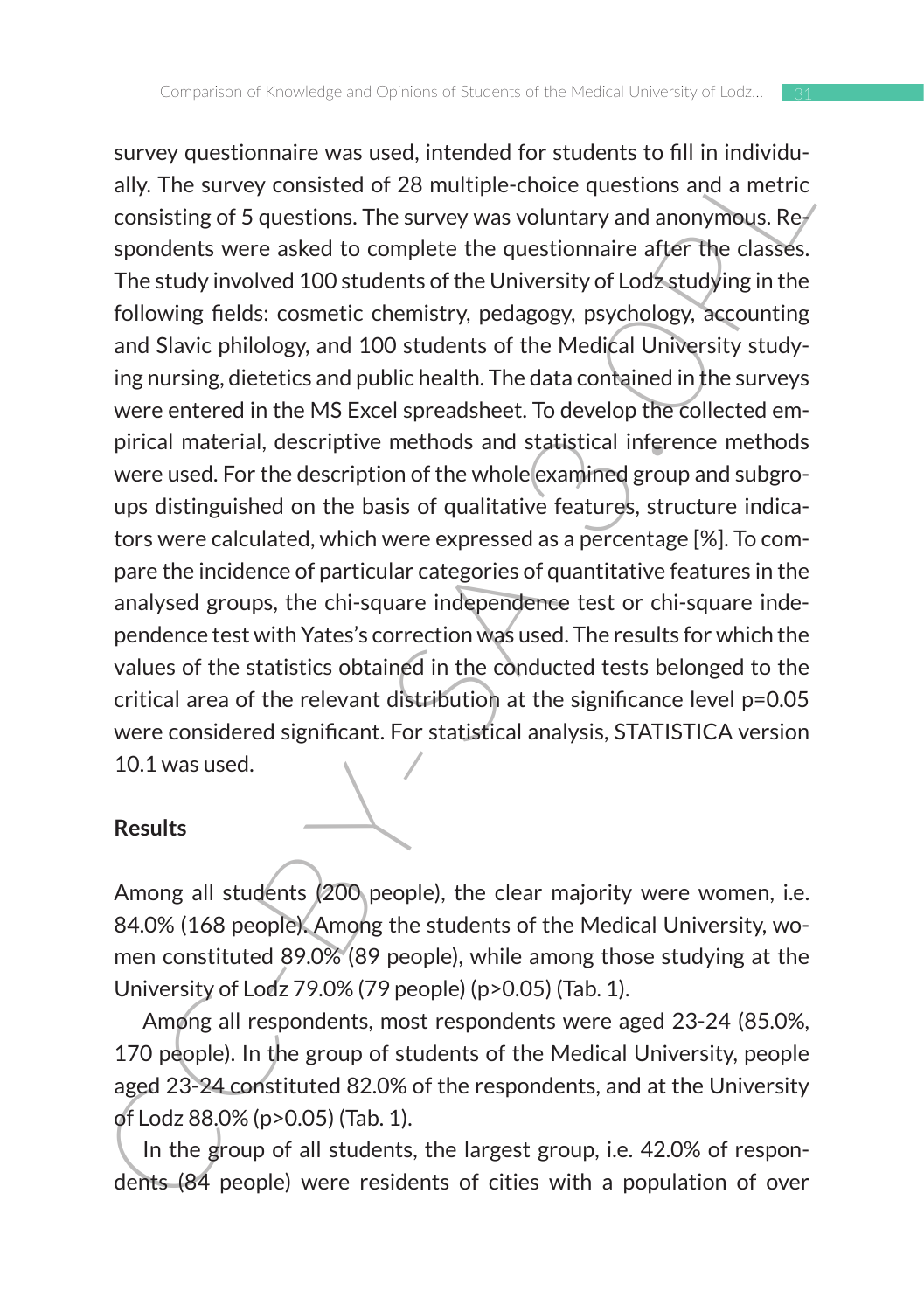100,000. The largest number of students at the Medical University, i.e. 32.0% of the respondents (32 persons) lived in cities with a population of up to 50,000, while among students of the University of Lodz the largest number were residents of cities with a population of over 100,000 (59.0%, 59 people). The observed differences turned out to be statistically significant – p<0.05, Chi2=25.505 (Tab. 1).

Among all students, the majority, i.e. 86.0% (172 persons) believed preventive vaccinations are definitely effective in protecting children against infectious diseases. This opinion was shared by all students at the Medical University and 72.0% of respondents studying at the University of Lodz (Tab. 2).

100,000. The largest number of subtenties at the Methema Omestic and the system and the system and the system of ty to 50,000, while among students of the University of Lod2 the largest number were residents of ties with In the group of all respondents, more than half of them, i.e. 52.5% (105 people) thought that vaccinations are definitely safe for the body. In the group of students of the University of Medical Sciences such persons constituted 56.0%, while among those studying at the University of Lodz this percentage was smaller and amounted to 49.0%. In the group of students of the University of Lodz, 11.0% of respondents (11 people) believed protective vaccinations are unlikely to be safe for humans. The observed differences in the responses of students of the Medical University and the University of Lodz turned out to be statistically significant  $-p < 0.05$ , Chi<sup>2</sup>=14.479 (Tab. 3).

In the group of all respondents, the most of them, i.e. 41.5% (83 people) had no opinion on the legitimacy of protective vaccination against influenza. Among the students of the Medical University, the largest group, 57.0%, were people who considered flu vaccination to be quite legitimate. Among students at the University of Lodz, most respondents (60.0%) had no opinion on this subject. The observed differences turned out to be statistically significant - p<0.05, Chi2=78.542 (Tab. 4).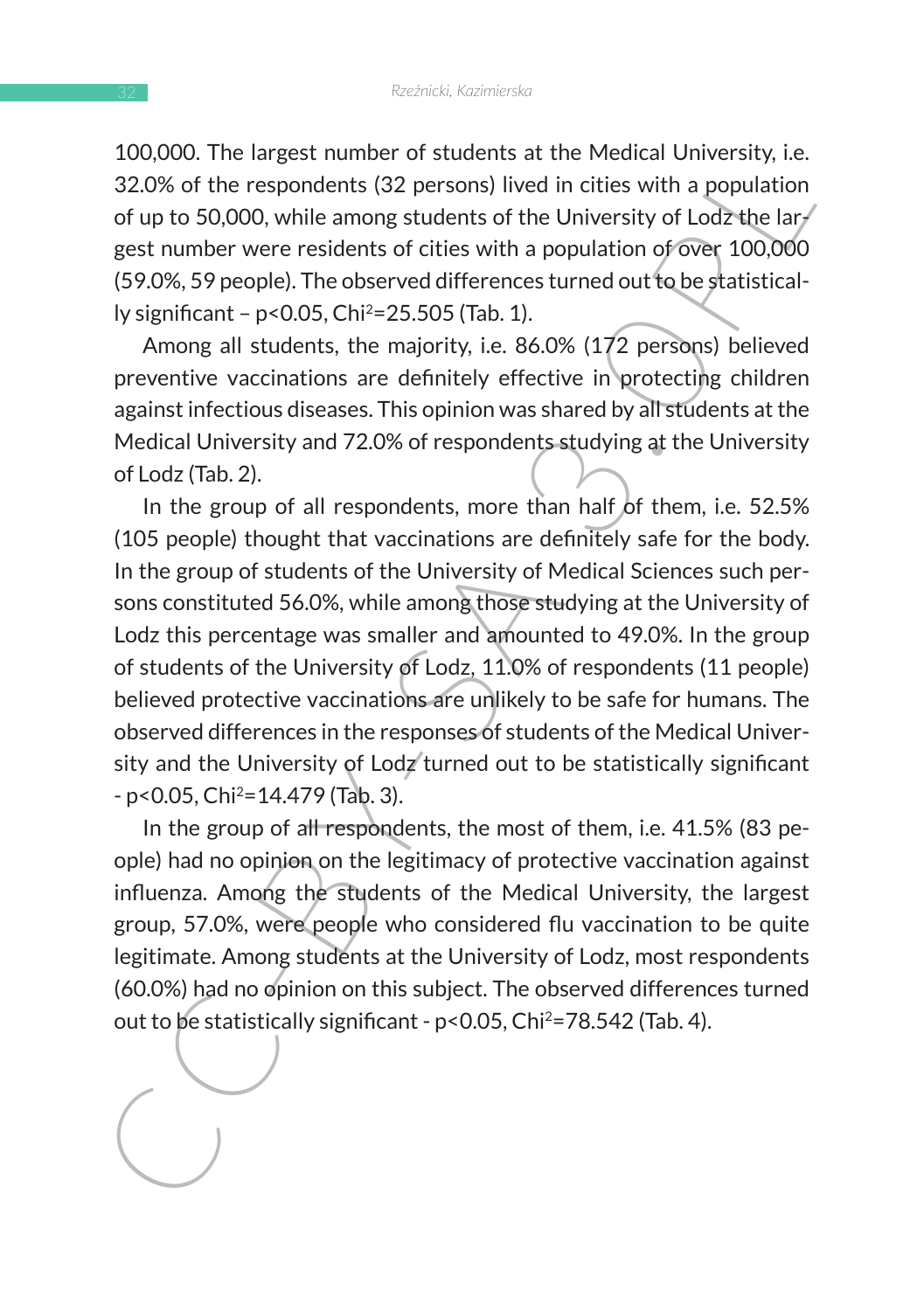|                                       | $\overline{\mathbf{a}}$ |          |         | $>0.05$ |            | Q             |                     |         | $>0.05$        |            | $\Omega$           |                 |                                     | $\textrm{<}0.05$<br>Chi <sup>2</sup> =25.505 |                                  |            |           |
|---------------------------------------|-------------------------|----------|---------|---------|------------|---------------|---------------------|---------|----------------|------------|--------------------|-----------------|-------------------------------------|----------------------------------------------|----------------------------------|------------|-----------|
|                                       | <b>Total</b>            | $\aleph$ | 84.0    | 16.0    | 100.0      | $\aleph$      | 85.0                | 13.0    | 2.0            | 100.0      | ৯ৎ                 | 21.5            | 25.5                                | 11.0                                         | 42.0                             | 100.0      | $\bullet$ |
|                                       |                         | z        | 168     | 32      | 200        | Z             | 170                 | 26      | $\overline{a}$ | 200        | Z                  | 43              | 51                                  | 22                                           | 84                               | 200        |           |
| Table 1. Respondents' characteristics |                         | $\infty$ | 79.0    | 21.0    | 100.0      | $\aleph$      | 88.0                | 9.0     | 3.0            | 400.0      | $\geqslant$        | 17.0            | 19.0                                | 5.0                                          | 59.0                             | 100.0      |           |
|                                       | University of Lodz      | z        | 79      | 21      | <b>OOT</b> | Z             | $^{\circ}_{\infty}$ | $\circ$ | က              | <b>200</b> | Z                  | $\overline{17}$ | $\frac{6}{1}$                       | 5                                            | 59                               | <b>00T</b> |           |
|                                       | University<br>Medical   | ৼ        | 89.0    | 11.0    | 100.0      | $\frac{8}{3}$ | 82.0                | 17.0    | $\overline{0}$ | 100.0      | $\aleph$           | 26.0            | 32.0                                | 17.0                                         | 25.0                             | 100.0      |           |
|                                       |                         | z        | 89      | $\Xi$   | <b>200</b> | z             | 8                   | 后       | Ţ              | <b>OOT</b> | Z                  | 26              | 32                                  | $\overline{17}$                              | 25                               | 100        |           |
|                                       | Gender                  |          | Ferhale | Male    | Total      | Age           | 23-24               | 25-26   | 27 and more    | Total      | Place of residence |                 | Village<br>City to 50,000 residents | City over 50 to 100,000<br>residents         | City over 100,000 resi-<br>dents | Total      |           |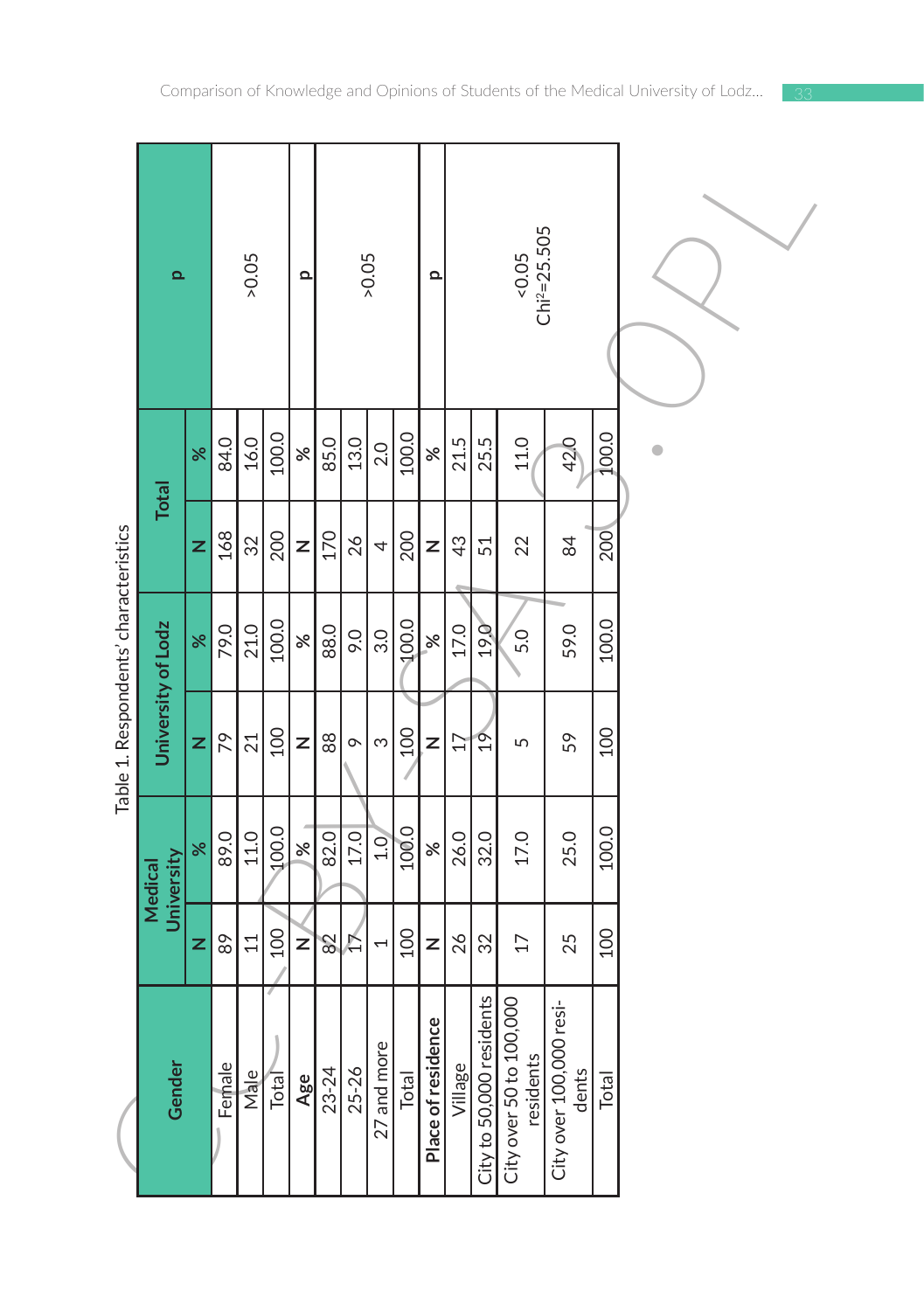| 100.0<br>86.0<br>13.5<br>50<br>Total | 172<br>200 | 100.0<br>72.0<br>27.0 | University of Lodz<br>100 | <b>Medical University</b><br>100.0<br>100.0 | S<br>CV<br>100 | about the effectiveness of vaccination in protecting children against infectious diseases<br><b>Dpinions on vaccination effectiveness</b><br>hey are definitely effective<br>They are rather effective<br>No opinion<br>Total |
|--------------------------------------|------------|-----------------------|---------------------------|---------------------------------------------|----------------|-------------------------------------------------------------------------------------------------------------------------------------------------------------------------------------------------------------------------------|
|                                      |            |                       |                           |                                             |                |                                                                                                                                                                                                                               |
|                                      |            |                       |                           |                                             |                |                                                                                                                                                                                                                               |
|                                      |            |                       |                           |                                             |                |                                                                                                                                                                                                                               |
|                                      |            |                       |                           |                                             |                |                                                                                                                                                                                                                               |
|                                      |            |                       |                           |                                             |                |                                                                                                                                                                                                                               |
|                                      |            |                       |                           |                                             |                |                                                                                                                                                                                                                               |
|                                      |            |                       |                           |                                             |                |                                                                                                                                                                                                                               |
|                                      |            |                       |                           |                                             |                |                                                                                                                                                                                                                               |

|                                                                                                  |                                                                                           | <b>Total</b>              | ৯ৎ                                    | 86.0                          | 13.5                      | 0.5           | 100.0      |                                                                                                  |                                                                                    |                                      | $\overline{\mathbf{a}}$   | 14.479<br>$5 - 0.05$<br>Chi <sup>2</sup> = |                      |                        |                            |               |            |  |
|--------------------------------------------------------------------------------------------------|-------------------------------------------------------------------------------------------|---------------------------|---------------------------------------|-------------------------------|---------------------------|---------------|------------|--------------------------------------------------------------------------------------------------|------------------------------------------------------------------------------------|--------------------------------------|---------------------------|--------------------------------------------|----------------------|------------------------|----------------------------|---------------|------------|--|
|                                                                                                  |                                                                                           |                           | z                                     | 172                           | 27                        | 1             | 200        |                                                                                                  |                                                                                    | <b>Total</b>                         | ৯ৎ                        | 52.5                                       | 41.2                 | 5.5                    | $\overline{0}$             | $\frac{5}{1}$ | 100.0      |  |
|                                                                                                  |                                                                                           |                           | ৼ                                     | 72.0                          | 27.0                      | $\frac{1}{1}$ | 100.0      |                                                                                                  |                                                                                    |                                      | z                         | 105                                        | $\approx$            | 11                     | $\circ$                    | က             | 200        |  |
|                                                                                                  |                                                                                           | University of Lodz        | z                                     | 72                            | 27                        | 1             | <b>DOI</b> |                                                                                                  |                                                                                    | University of Lodz                   | ৯ৎ                        | 49.0                                       | 40.0                 | 11.0                   | $\circ$                    | 0             | 100.0      |  |
|                                                                                                  |                                                                                           |                           | ৼ                                     | 100.0                         | $\circ$                   | $\circ$       | 100.0      |                                                                                                  |                                                                                    |                                      | Z                         | $\frac{4}{9}$                              | ₽                    | $\overline{11}$        | $\circ$                    | $\circ$       | <b>OOT</b> |  |
|                                                                                                  |                                                                                           | <b>Medical University</b> | z                                     | 100                           | $\circ$                   | $\circ$       | <b>001</b> |                                                                                                  |                                                                                    | Medical University                   | $\aleph$                  | 56.0                                       | 41.0                 | $\circ$                | $\circ$                    | 3.0           | 100.0      |  |
|                                                                                                  |                                                                                           |                           |                                       |                               |                           |               |            |                                                                                                  |                                                                                    |                                      | z                         | 56                                         | $\overline{4}$       | $\circ$                | $\circ$                    | S             | 100        |  |
| Table 2. Comparison of opinions of students of the Medical University and the University of Lodz | about the effectiveness of vaccination in protecting children against infectious diseases |                           | Opinions on vaccination effectiveness | They are definitely effective | They are rather effective | No opiñion    | Total      | Table 3. Comparison of opinions of students of the Medical University and the University of Lodz | about the safety of vaccination in protecting children against infectious diseases | Opinions on the safety of preventive | vaccinations for children | They are definitely safe                   | They are rather safe | They are rather unsafe | They are definitely unsafe | No opinion    | Total      |  |

٦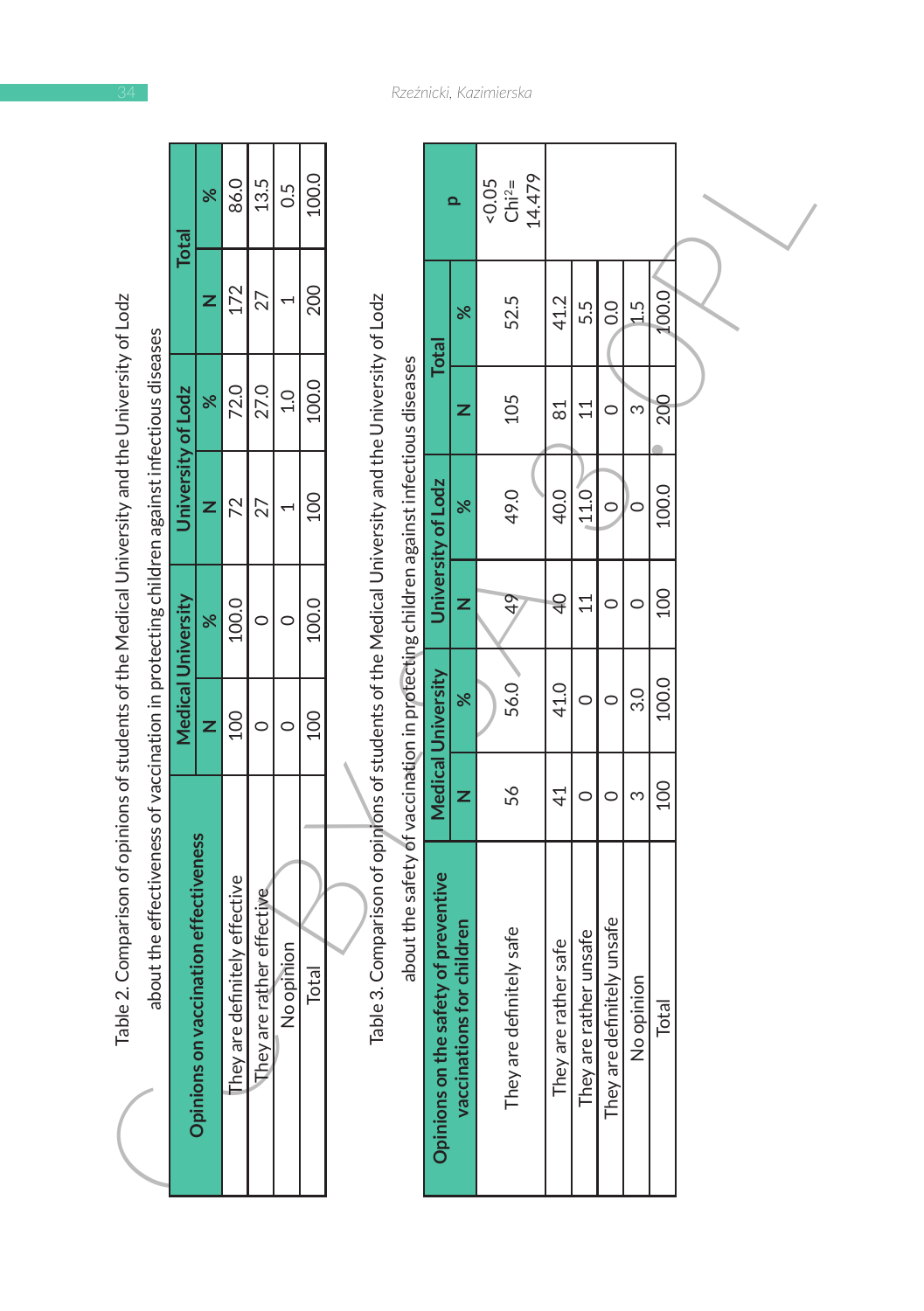|                          | ١           |
|--------------------------|-------------|
|                          |             |
|                          |             |
|                          |             |
|                          |             |
|                          | i           |
|                          |             |
|                          | ֚֚֘֝֬       |
|                          |             |
|                          |             |
|                          |             |
|                          |             |
|                          | ֧֚֘֝        |
|                          |             |
|                          |             |
|                          |             |
|                          |             |
|                          | ֡֡֡         |
|                          |             |
|                          |             |
|                          |             |
|                          |             |
|                          | ١           |
|                          | i           |
|                          |             |
| I                        |             |
|                          |             |
|                          | ֕           |
|                          |             |
|                          |             |
|                          |             |
|                          |             |
|                          |             |
|                          |             |
|                          |             |
|                          |             |
|                          |             |
|                          |             |
|                          |             |
|                          |             |
|                          |             |
|                          |             |
|                          |             |
|                          |             |
|                          |             |
|                          |             |
|                          |             |
|                          |             |
|                          |             |
|                          |             |
|                          |             |
|                          |             |
|                          |             |
|                          |             |
|                          |             |
|                          |             |
|                          |             |
|                          |             |
|                          |             |
|                          |             |
|                          |             |
|                          |             |
|                          |             |
|                          | ï           |
|                          |             |
|                          |             |
|                          |             |
|                          |             |
|                          |             |
|                          |             |
|                          |             |
|                          |             |
|                          |             |
|                          |             |
|                          |             |
|                          |             |
|                          |             |
|                          |             |
|                          |             |
|                          |             |
|                          |             |
|                          |             |
|                          |             |
|                          |             |
|                          |             |
|                          |             |
|                          | i           |
|                          |             |
|                          |             |
|                          |             |
|                          |             |
|                          |             |
|                          |             |
|                          |             |
| $\overline{\phantom{a}}$ |             |
|                          |             |
|                          |             |
| ļ                        |             |
|                          |             |
| Ī                        | ì<br>d<br>ģ |

|                                                                                                                                           |                   |                                         | Q           | $Chi^2 = 78.542$<br>0.05       |                            |                                |                                    |                 |       |  |
|-------------------------------------------------------------------------------------------------------------------------------------------|-------------------|-----------------------------------------|-------------|--------------------------------|----------------------------|--------------------------------|------------------------------------|-----------------|-------|--|
|                                                                                                                                           |                   | <b>Total</b>                            | $\aleph$    | 17.5                           | 29.0                       | 11.5                           | 0.5                                | 41.5            | 100.0 |  |
|                                                                                                                                           |                   |                                         | z           | 35                             | 58                         | 23                             | $\overline{ }$                     | 83              | 200   |  |
|                                                                                                                                           |                   | University of Lodz                      | ৼ           | 23.0                           | 0.1                        | 16.0                           | $\circ$                            | 60.0            | 100.0 |  |
|                                                                                                                                           |                   |                                         | z           | 23                             | $\overline{\phantom{0}}$   | $\frac{6}{1}$                  | $\circ$                            | $\overline{60}$ | 100   |  |
|                                                                                                                                           | against influenza | <b>Medical University</b>               | $\aleph$    | 12.0                           | 57.0                       | 7.0                            | 1.0                                | 23.0            | 100.0 |  |
|                                                                                                                                           |                   |                                         | z           | $\overline{2}$                 | 57                         | r                              | 1                                  | $\mathfrak{A}$  | 100   |  |
| ${\sf Table 4\_Comparison}$ of opinions of students of the Medical University and the University of Lodz on the legitimacy of vaccination |                   | Opinions on the legitimacy of influenza | vaccination | They are definitely legitimate | They are rather legitimate | They are rather not legitimate | They are definitely not legitimate | No opinion      | Total |  |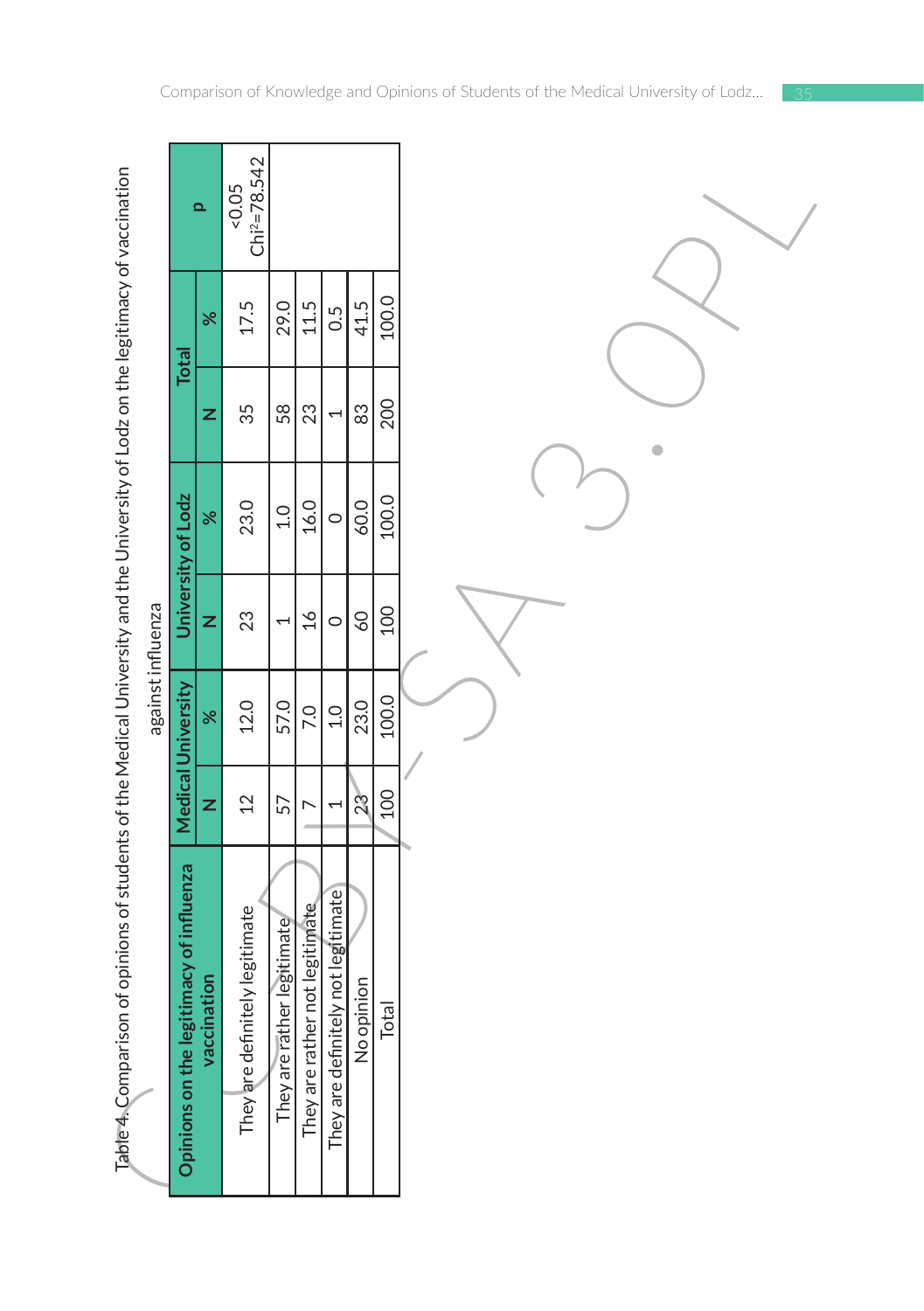Among all respondents, more than half of them, i.e. 53.0% (106 people), when asked whether vaccinations should be mandatory, answered that they definitely should. In the group of students at the Medical University, people claiming so constituted 69.0%, while among students of the University of Lodz the percentage of people who had the same opinion was significantly lower and amounted to 37.0% (p<0.05, Chi2=48.303) (Tab. 5).

Among air respondents, nine train that there that the propositions the opel), when a sked whether vaccinations should be mandatory, answered that they definitely should. In the group of students at the Meyleid COSX (While Among the total number of respondents, the largest group, i.e. 45.5% of students (91 people) were people who disagreed with the views and activities of anti-vaccination movements. In the group of students of the Medical University such opinion was expressed by 74.0% of respondents (74 people), while among those studying at the University of Lodz the percentage of such was significantly lower and amounted to 17.0%. In the group of students of the University of Lodz, the largest number of people, i.e. 42.0%, claimed that they had never encountered anti-vaccination movements. The observed differences in the responses of students of the Medical University and the University of Lodz turned out to be statistically significant -  $p<0.05$ , Chi<sup>2</sup>=78.012 (Tab. 6).

Among all respondents, the largest number of people, i.e. 42.0% (84 people) indicated health care workers (e.g. a doctor) as the main source of knowledge about preventive vaccinations. In the group of students of the Medical University, the most frequently indicated source of knowledge about protective vaccinations were classes at the university (74.0% of respondents), while among those studying at the University of Lodz – healthcare workers; this was the answer given by 60.0% of respondents (p<0.05, Chi2=116.242) (Tab. 7).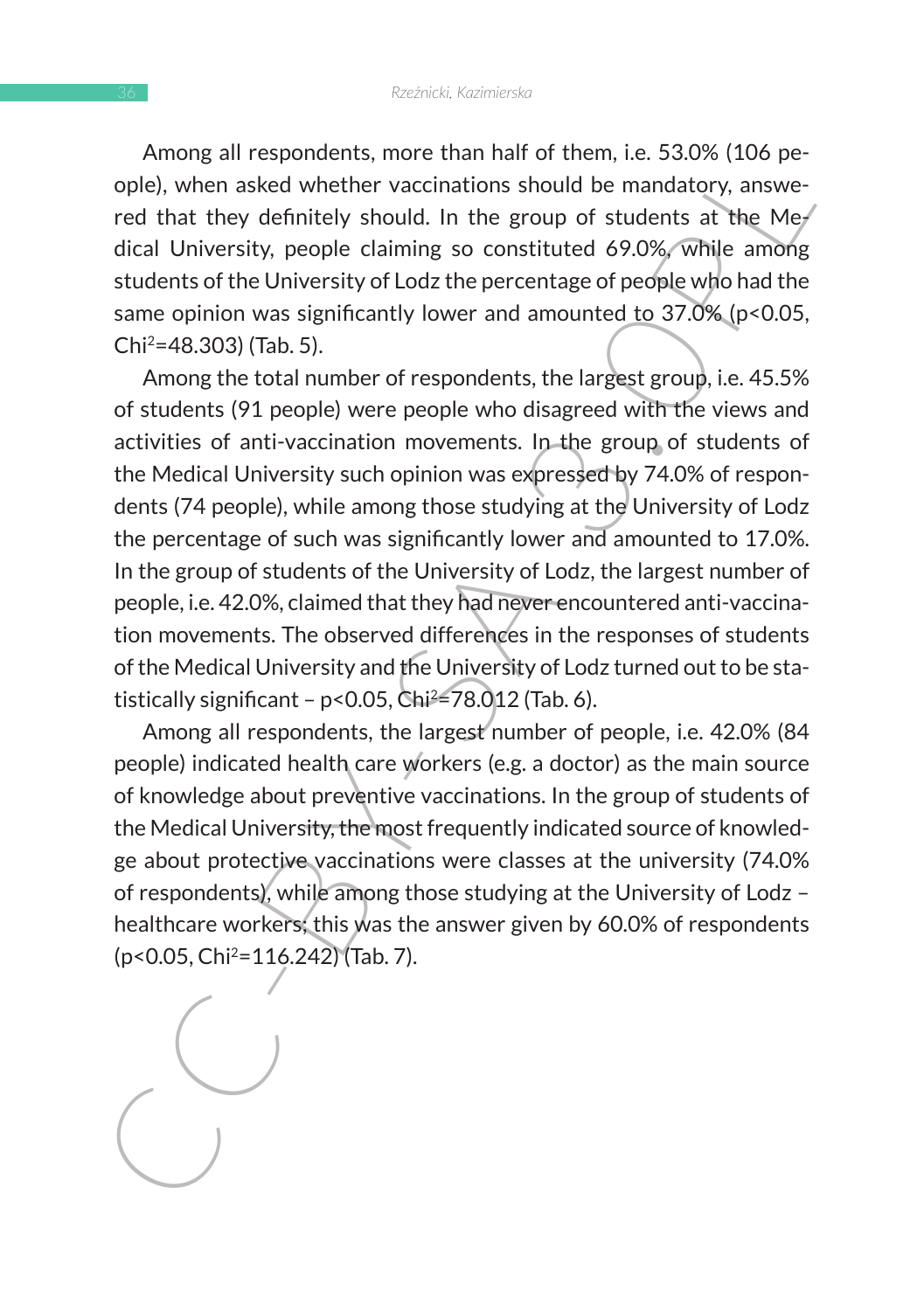|                                       |     |                              | should be mandatory |                    |               |               |                        |
|---------------------------------------|-----|------------------------------|---------------------|--------------------|---------------|---------------|------------------------|
| Opinions on whether preventive vacci- |     | <b>dniversity</b><br>Medical |                     | University of Lodz |               | <b>Total</b>  |                        |
| nation should be mandatory            |     |                              |                     |                    |               |               |                        |
| Definitely yes                        | 69  | 69.0                         | 37                  | 37.0               | 106           | 53.0          | $Chi^2=48.303$<br>0.05 |
| Rather yes                            |     | 31.0                         | 25                  | 25.0               | 56            | 28.0          |                        |
| Rather no                             |     |                              | $^{16}$             | 16.0               | $\frac{6}{1}$ | $\frac{0}{8}$ |                        |
| <b>Definitely yes</b>                 |     |                              |                     |                    |               | o<br>O        |                        |
| No opinion                            |     |                              | 22                  | 22.0               | 22            | 11.0          |                        |
| Total                                 | 100 | 100.0                        | 100                 | 100.0              | 200           | 100.0         |                        |
|                                       |     |                              |                     |                    |               |               |                        |

| Table 5. Comparison of opinions of students of the Medical University and the University of Lodz on whether preventive vaccination                                             |                   |                           |                 |                    |                |               |                           |
|--------------------------------------------------------------------------------------------------------------------------------------------------------------------------------|-------------------|---------------------------|-----------------|--------------------|----------------|---------------|---------------------------|
|                                                                                                                                                                                |                   | should be mandatory       |                 |                    |                |               |                           |
| Opinions on whether preventive vacci-                                                                                                                                          |                   | University<br>Medical     |                 | University of Lodz |                | <b>Total</b>  | Q                         |
| nation should be mandatory                                                                                                                                                     | z                 | ৯ৎ                        | z               | ৯ৎ                 | z              | ৯ৎ            |                           |
| Definitely yes                                                                                                                                                                 | 69                | 69.0                      | 57              | 37.0               | 106            | 53.0          | $Chi2=48.303$<br>50.05    |
| Rather yes                                                                                                                                                                     | $\approx$         | 31.0                      | 25              | 25.0               | 56             | 28.0          |                           |
| Rather no                                                                                                                                                                      | $\circ$           | $\circ$                   | $\frac{6}{1}$   | 16.0               | 16             | $\frac{0}{8}$ |                           |
| Definitely yes                                                                                                                                                                 | $\circ$           | $\circ$                   | $\circ$         | $\circ$            | $\circ$        | 0.0           |                           |
| No opinion                                                                                                                                                                     | $\circ$           | $\circ$                   | 22              | 22.0               | 22             | 11.0          |                           |
| Total                                                                                                                                                                          | 100               | 100.0                     | <b>OOT</b>      | 100.0              | 200            | 100.0         |                           |
| Table 6. Comparison of opinions of students of the Medical University and the University of Lodz on anti-vaccination movements in Poland<br>Opinions on anti-vaccination move- |                   | <b>Medical University</b> |                 | University of Lodz |                | <b>Total</b>  |                           |
| in Poland<br>ments i                                                                                                                                                           | z                 | ৯ৎ                        | z               | ৯ৎ                 | z              | ৯ৎ            | Q,                        |
| Fully support their activity                                                                                                                                                   | $\circ$           | $\circ$                   | $\circ$         | $\circ$            |                | 0.0           | $Chi^2 = 78.012$<br>50.05 |
| Partially support their activity                                                                                                                                               | $\mathbf{\Omega}$ | 2.0                       | $\frac{8}{18}$  | 18.0               | 20             | 10.0          |                           |
| They disagree with their views and<br>activities                                                                                                                               | 74                | 74.0                      | $\overline{17}$ | 17.0               | $\overline{6}$ | 45.5          |                           |
| not know the details of the activities of<br>They have no opinion because they do<br>such movements                                                                            | $\frac{6}{1}$     | 19.0                      | 23              | 23.0               | 42             | 21.0          |                           |
| They have not encountered such mo-<br>vements                                                                                                                                  | 5                 | 5.0                       | 42              | 42.0               | 47             | 23.5          |                           |
| Total                                                                                                                                                                          | <b>001</b>        | 100.0                     | <b>00T</b>      | 100.0              | 200            | 100.0         |                           |
|                                                                                                                                                                                |                   |                           |                 |                    |                |               |                           |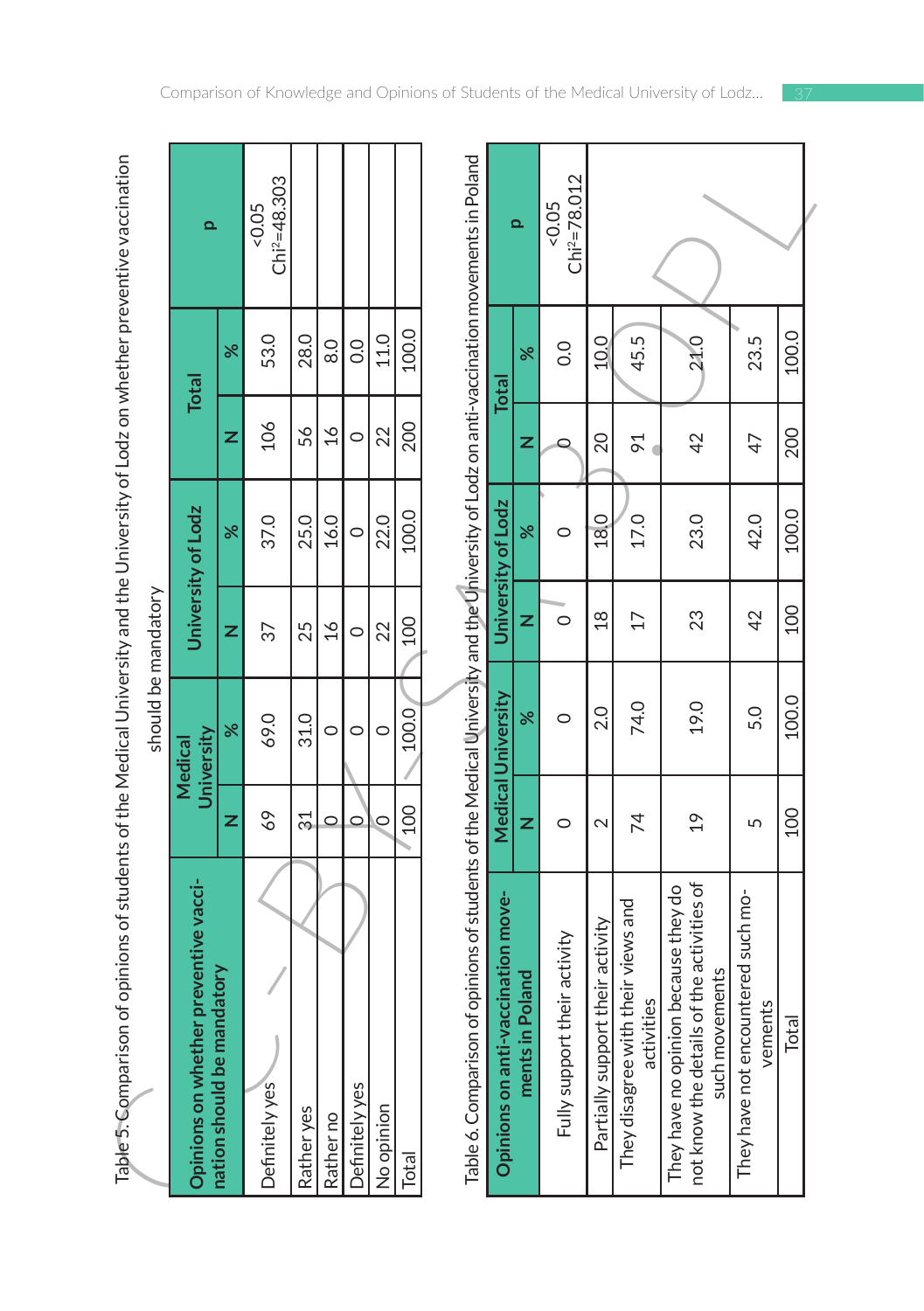Among all respondents, the most numerous group was people who assessed their knowledge about preventive vaccinations as average (42.5% of respondents, 85 people).

Among antespondents, the most numerous group was person was person with a<br>sessed their knowledge about preventive vaccinations as average (42.5%<br>of respondents, 85 people).<br>Most students of the Medicial University rated th Most students of the Medical University rated their knowledge in the area as average (54.0% of respondents), while those studying at the University of Lodz as poor (69.0% of respondents). The observed differences turned out to be statistically significant -  $p < 0.05$ , Chi<sup>2</sup>=117,281 (Tab. 7).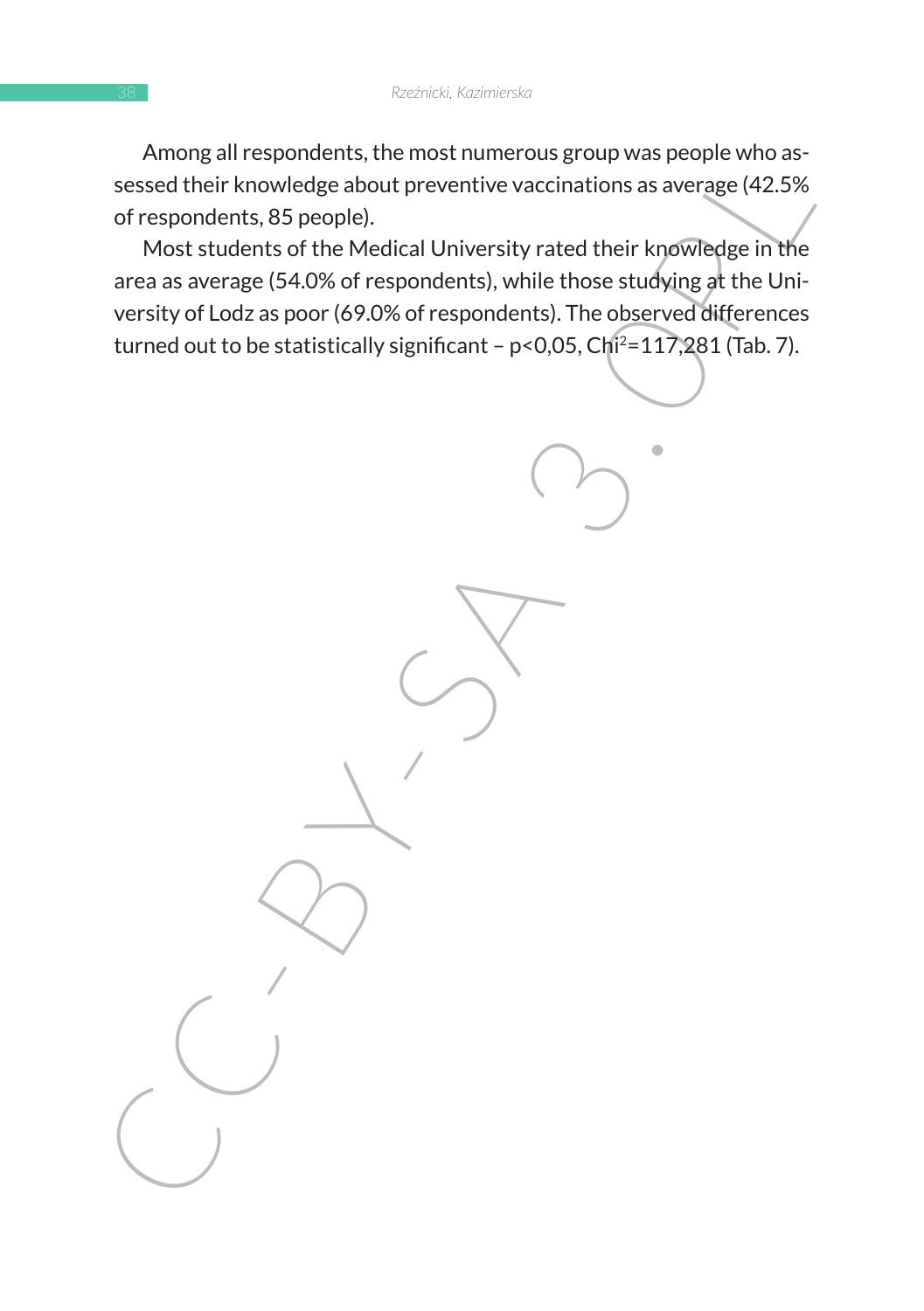| Ś                     |
|-----------------------|
|                       |
| ì                     |
|                       |
|                       |
|                       |
|                       |
|                       |
| j                     |
| ׇ֚֓֡<br>֡֡֡֡֡֡֡֡<br>١ |
|                       |
|                       |
|                       |
| .<br>.<br>.<br>.      |
|                       |
| Ï                     |
|                       |
| .<br>I                |
|                       |
| l                     |
| i                     |
|                       |
|                       |
|                       |
| i                     |
|                       |
| さら                    |
|                       |
| .<br>.<br>.           |
|                       |
| $\frac{1}{2}$         |
|                       |
|                       |
| .<br>ו                |
|                       |
|                       |
|                       |
|                       |
| ١                     |
| I                     |
| Ó<br>1                |
| ć<br>7                |
|                       |

|                                                                                                            |                                      | $\Omega$                |                                  |                           | 0.05           | $Chi^2 = 116.242$ |                |                      | $\mathbf{\Omega}$                     |                         |               |         | 0.05           | $Chi^2 = 117.281$ |           |       |  |
|------------------------------------------------------------------------------------------------------------|--------------------------------------|-------------------------|----------------------------------|---------------------------|----------------|-------------------|----------------|----------------------|---------------------------------------|-------------------------|---------------|---------|----------------|-------------------|-----------|-------|--|
|                                                                                                            | <b>Total</b>                         | ৯ৎ                      | 42.0                             | 37.0                      | 19.5           | 37.5              | 16.5           | 12.5                 | $\aleph$                              |                         | $\frac{0}{0}$ | 22.5    | 42.5           | 35.0              | $\circ$   | 100.0 |  |
|                                                                                                            |                                      | z                       | 84                               | 74                        | 39             | 75                | 33             | 25                   | Z                                     |                         | $\circ$       | 45      | 85             | 70                | $\circ$   | 200   |  |
|                                                                                                            |                                      | ৼ                       | 60.0                             | $\circ$                   | 34.0           | 40.0              | 18.0           | 18.0                 | $\aleph$                              |                         | $\circ$       | $\circ$ | 31.0           | 69.0              | ò         | 100.0 |  |
|                                                                                                            | University of Lodz                   | z                       | $\overline{60}$                  | $\circ$                   | 34             | $\overline{40}$   | $\frac{8}{18}$ | $\frac{8}{18}$       | Z                                     |                         | $\circ$       | $\circ$ | $\overline{3}$ | 69                | $\circ$   | 100   |  |
| and the University of Lodz about preventive vaccinations                                                   | <b>Medical University</b>            | ৼ                       | 24.0                             | 74.0                      | 5.0            | 35.0              | 15.0           | 7.0                  | $\aleph$                              |                         | $\circ$       | 45.0    | 54.0           | $\frac{0}{1}$     | $\circ$   | 100.0 |  |
|                                                                                                            |                                      | z                       | 24                               | 74                        | 5              | 35                | $\frac{5}{1}$  |                      | Z                                     |                         | $\circ$       | 45      | 54             | 1                 | $\circ$   | 100   |  |
| le 7. Comparison of sources and self-assessment of knowledge of students of the Medical University<br>Tabl | nowledge about<br>Main sources of kı | preventive vaccinations | Health care worker (e.g. doctor) | Classes at the university | Family/friends | Internet          | Press          | Specialist literatur | knowledge about<br>Self-assessment of | preventive vaccinations | Very good     | Good    | Average        | Poor              | Very poor | Total |  |

Comparison of Knowledge and Opinions of Students of the Medical University of Lodz…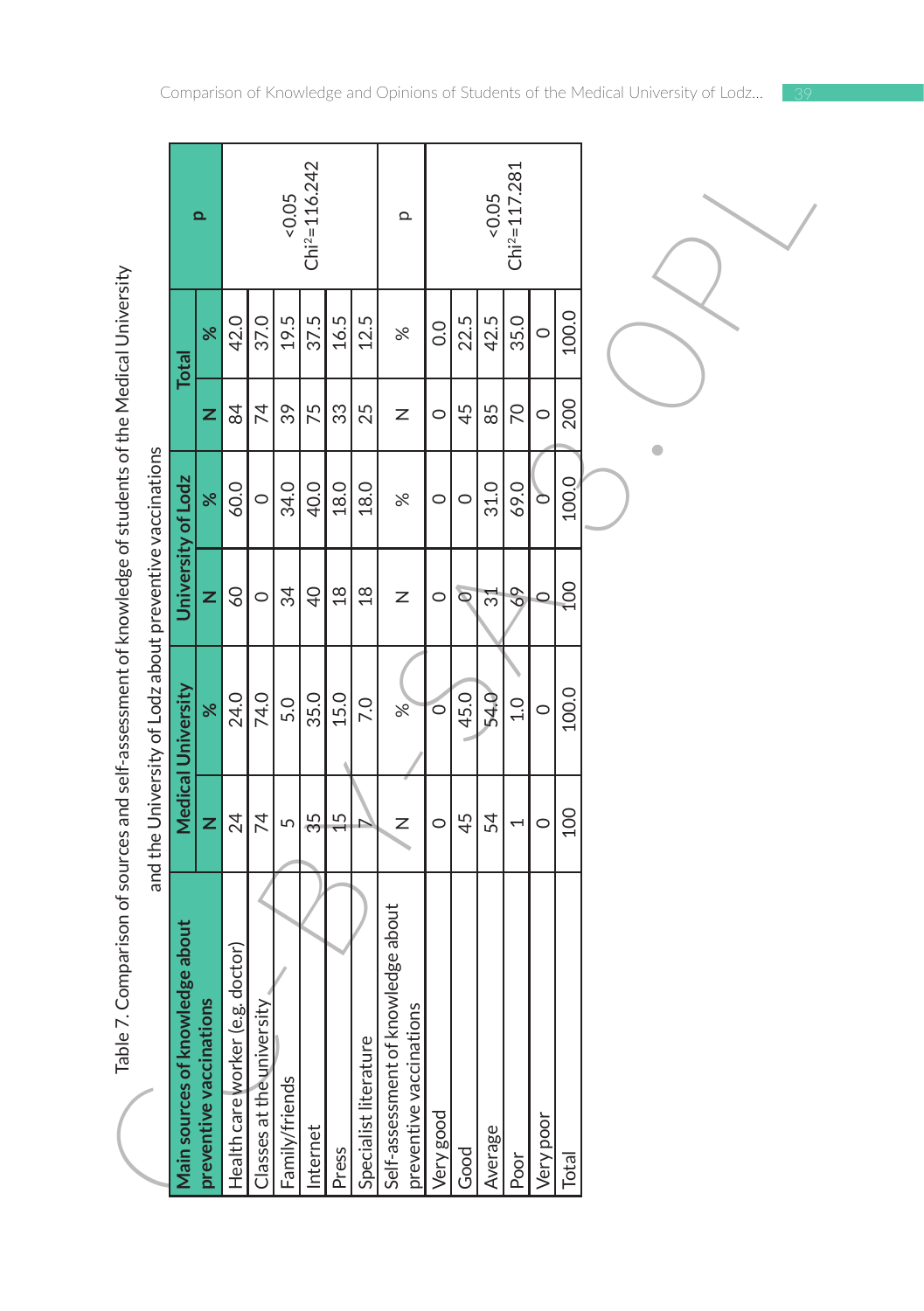### **Discussion**

In Poland, according to the preventive vaccination program, free (i.e)<br>
mandatory) vaccines are available, which provide the narrowest scope<br>
of protection, as well as paid (i.e. recommended) vaccinations, broade-<br>
ning t In Poland, according to the preventive vaccination program, free (i.e. mandatory) vaccines are available, which provide the narrowest scope of protection, as well as paid (i.e. recommended) vaccinations, broadening the spectrum of protection against infectious diseases [10,11,12]. The implementation of the vaccination program is mandatory, while the decision to carry out the recommended vaccinations depends on the parents. The decision to purchase additional vaccinations is often conditioned by financial possibilities, but above all reliable information about the possibilities of using these vaccinations and about the benefits resulting from them can help make a decision, which is undoubtedly an investment in the child's health [13]. Therefore, it is necessary to educate parents to understand the great importance of preventive measures and to obtain social support for activities promoting protective vaccination [14].

Analysis of the results of the collected empirical material showed that knowledge about preventive vaccinations among students is insufficient. Students of the Medical University due to the specifics of their studies presented greater knowledge/which in effect translated into correct opinions on preventive vaccinations. In the group of students of the University of Lodz, the prevalence of disturbing opinions about preventive vaccinations, such as: uncertainty as to their safety, opposition to the obligation of preventive vaccinations or support for the activities of anti- -vaccination movements was significantly higher than in the group of students of the Medical University. Lack of knowledge and misconceptions about preventive vaccinations among young people may escalate the phenomenon of not vaccinating children in the future.

Students of the University of Lodz pointed to healthcare professionals (e.g. doctors, nurses) as the main source of knowledge about preventive vaccinations. Therefore, it is particularly important to properly prepare medical staff to perform the functions of health educators in the field of protective vaccination.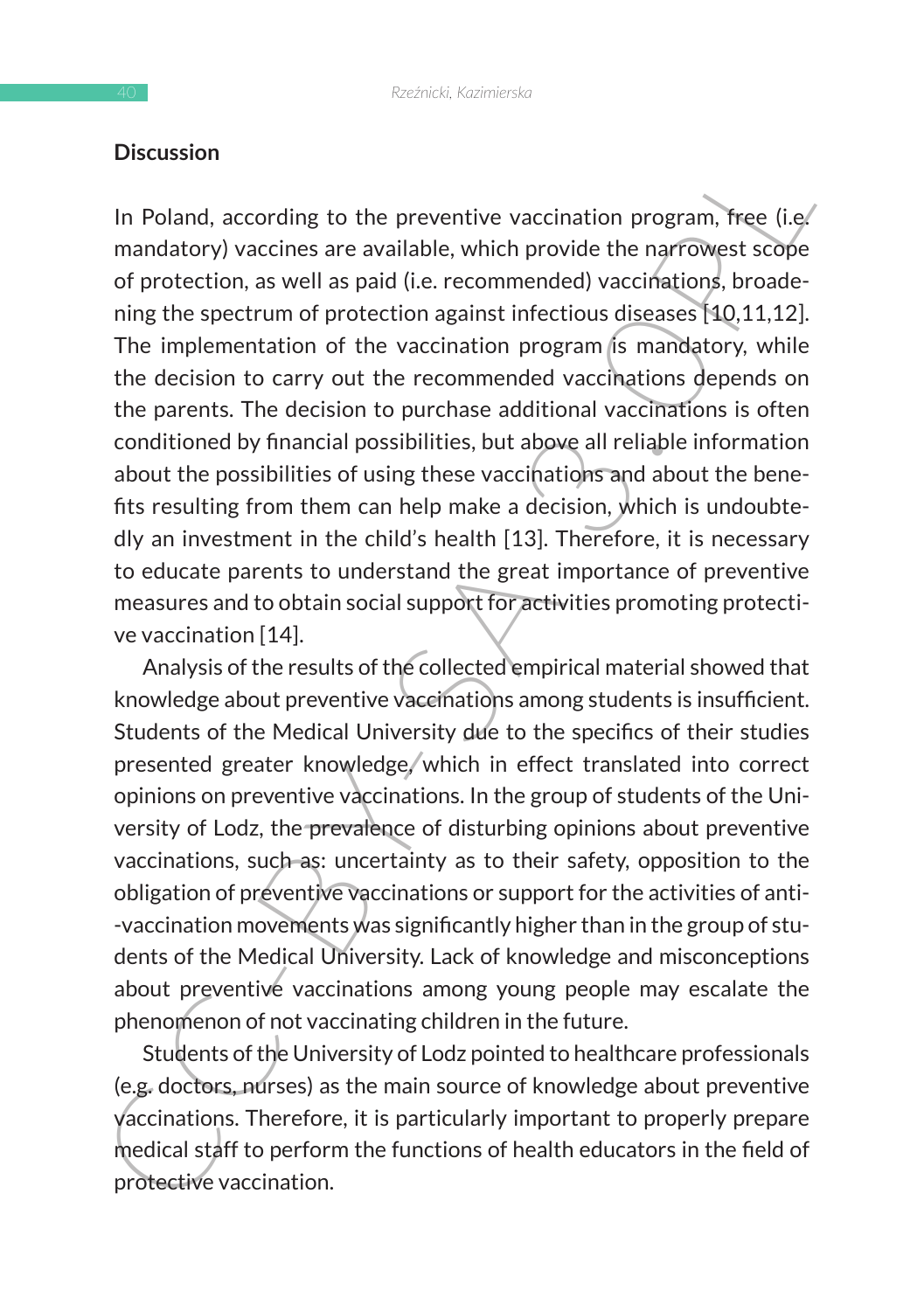Health education in the field of preventive vaccinations, carried out by a doctor and a nurse, mainly concerns their promotion also as a component of a healthy lifestyle. Constantly introduced new, more improved vaccines make this method effective and safe. However, some parents are reluctant to vaccinate their children, even if they are mandatory, among other things because they cause iatrogenic stress and pain. The unpleasant sensations associated with a visit to the vaccination room and vaccine preparations are eliminated by the efforts of medical staff, professional and good care and a pleasant atmosphere [15].

Another reason for parents' fear of vaccination is the possibility of adverse vaccination reactions. For a parent, the purpose of vaccinating their child is first and foremost to protect them against an infectious disease that they may or may not have. In this situation, the acceptance of adverse vaccination reactions is difficult, especially since healthy children come to be vaccinated, and most vaccinations are carried out in infancy and early childhood. Therefore, the knowledge provided to parents about preventive vaccinations must be reliable and supported by facts. Parents should be aware of the possibility of adverse vaccination reactions, but at the same time comparing this risk with the potential risks arising from contracting an infectious disease [16,17].

Frame toutation in the first of preview vacturations, carried or<br>the reaction and preview actions are a component of a healthy lifetstyle. Constantly introduced new, more improved<br>your addictriative interaction and sets. The dynamic situation observed in recent years in the implementation of effective immunoprophylaxis in Poland, which aims to further develop the preventive vaccination program in line with trends that are observed in other European countries, creates the need for reliable and permanent education about preventive vaccination. This requires from medical staff – a doctor and a nurse – not only extensive and up-to-date medical knowledge about vaccinations, but also the ability to communicate effectively with the patient or their parents and to build the atmosphere of trust in their relations with them. As shown by the results of research conducted in Poland in the field of decisions regarding vaccinations, medical staff is the most reliable source of information about them [18,19,20].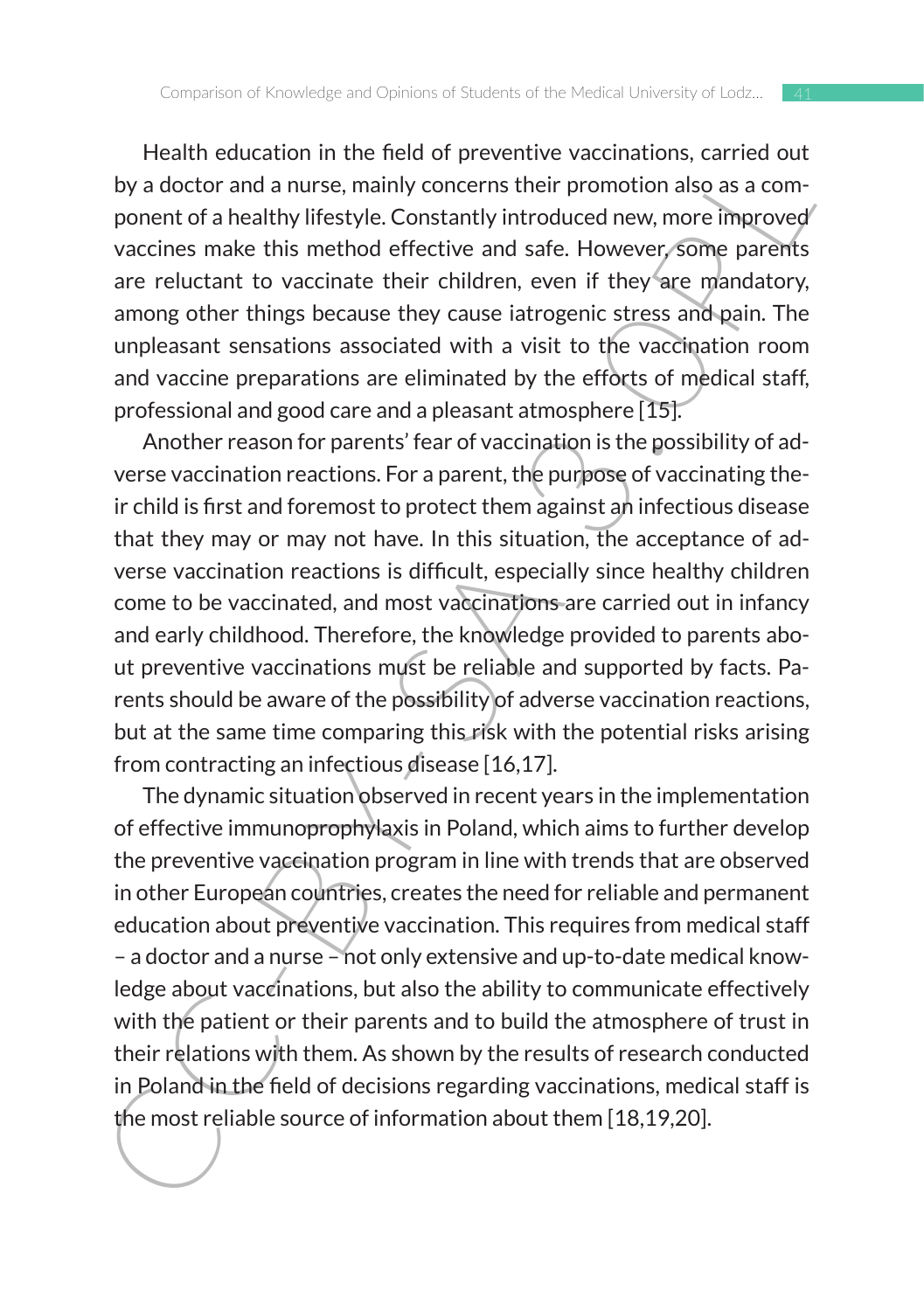### **Conclusions**

- 1. The level of knowledge of students about preventive vaccinations is insufficient. Medical students have a higher level of knowledge compared to non-medical students.
- Concusions<br>
1. The level of knowledge of students about preventive vaccinations<br>
is insufficient Medical students have a higher level of knowledge<br>
compared to non-medical students.<br>
2. Allowing students to participate in 2. Allowing students to participate in additional, optional classes devoted to the issue of preventive vaccinations, especially in non- -medical fields, can effectively increase young people's knowledge in the area. Students were aware of their gaps in knowledge about preventive vaccinations. Most students of the Medical University rated their knowledge about vaccinations as average, while those studying at the University of Lodz as poor.
	- 3. Lack of knowledge and misconceptions about preventive vaccinations among young people may lead to increased prevalence of lack of child vaccination in the future.
	- 4. There is a need to conduct further, systematic research into the knowledge, attitudes and opinions of students about preventive vaccinations in order to implement effective educational programs targeted at young people.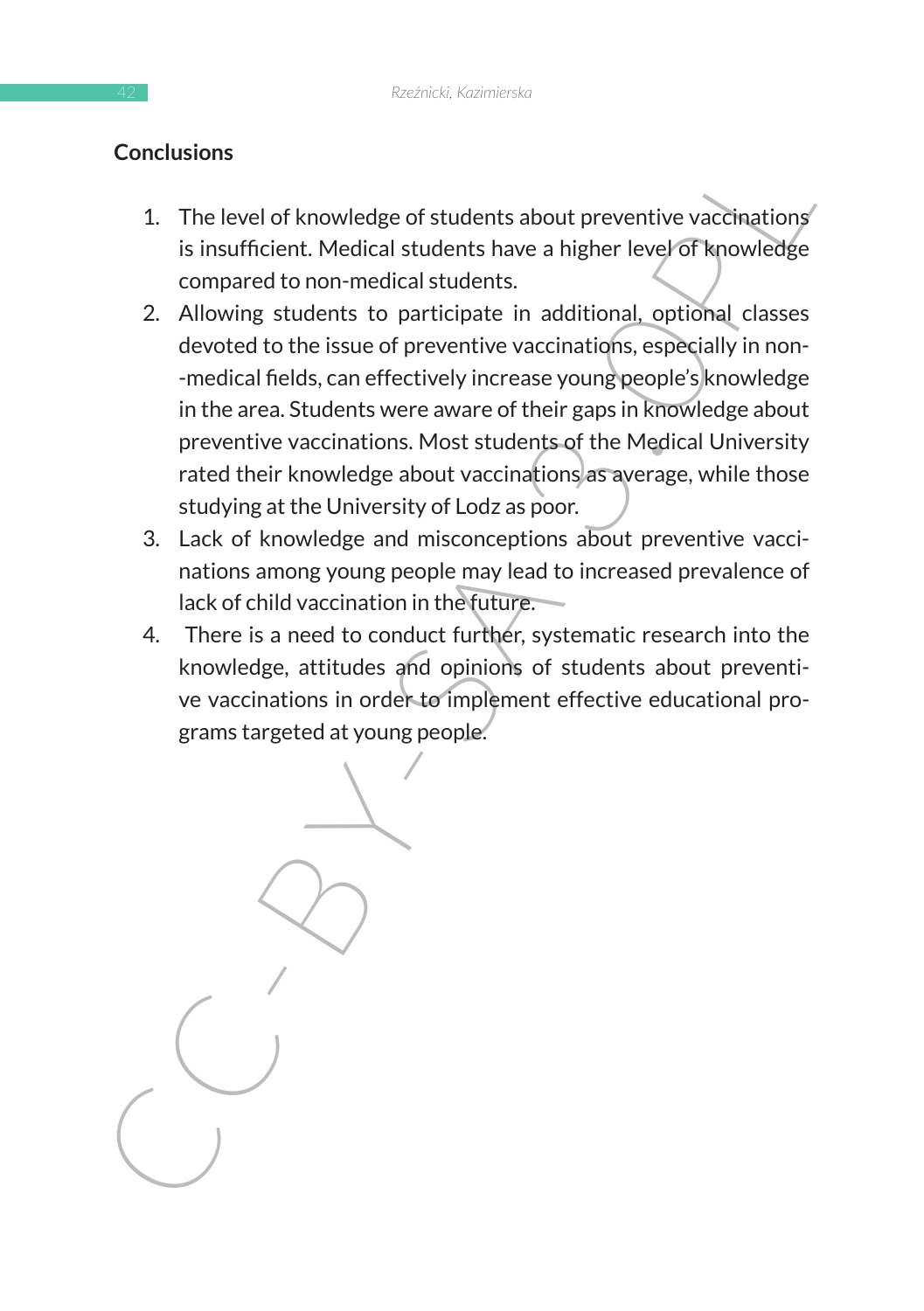# **References**

1. Roeske K, Stachowiak R, Bielecki J. Założenia i perspektywy wykorzystania żywych wektorów bakteryjnych we współczesnej wakcynologii. Postępy Mikrobiologii 2016; 1: 27-44.

2. Gołąb J, Jakóbisiak M, Lasek W, Stokłosa T. Immunologia. Warszawa: PWN; 2010.

3. Szaflarska A, Bukowska-Strakova K. Immunologia dla wakcynologów – cz. I. Odpowiedź immunologiczna na szczepionki. Portal Medycyna Praktyczna dla Lekarzy [Internet]. Available from: www.mp.pl [cited 08.11.2019].

References<br>
1. Roeske K, Stachowiak R, Bielecki J. Założenia i perspektywy wykorzy<br>
stania żywych wektorów bakteryjnych we wspóczesnej wakcynologii.<br>
Postępy Mikrobiologii 2016; 1: 27-44.<br>
2. Gołąb J, Jakóbisiak M, Lasek W 4. Nogawka A, Jatulewicz I. Typy szczepionek i skuteczność szczepień ochronnych wykorzystywanych w profilaktyce zakażeń Streptococcus pneumoniae. Chemistry, Environment, Biotechnology 2012; XV: 19-26.

5. Lipska E, Lewińska M, Górnicka G. Realizacja szczepień zalecanych u dzieci i opinie rodziców na temat szczepień. Nowa Medycyna 2013; 2: 64-69.

6. Jarząb A, Skowicki M, Witkowska D. Szczepionki podjednostkowe – antygeny, nośniki, metody koniugacji i rola adiuwantów. Immunologia 2003; 194: 8-18.

7. Grzesiowski P, Hryniewicz W. Immunologia szczepień ochronnych. In: Gołąb J, Jakobisiak M, Lasek W. Immunologia. Warszawa: PWN; 2002.

8. Zgliszczyński WS, Cianciara D. Szczepienia ochronne dzieci i młodzieży w Polsce – wybrane zagadnienia. Analizy 2015; 2: 1.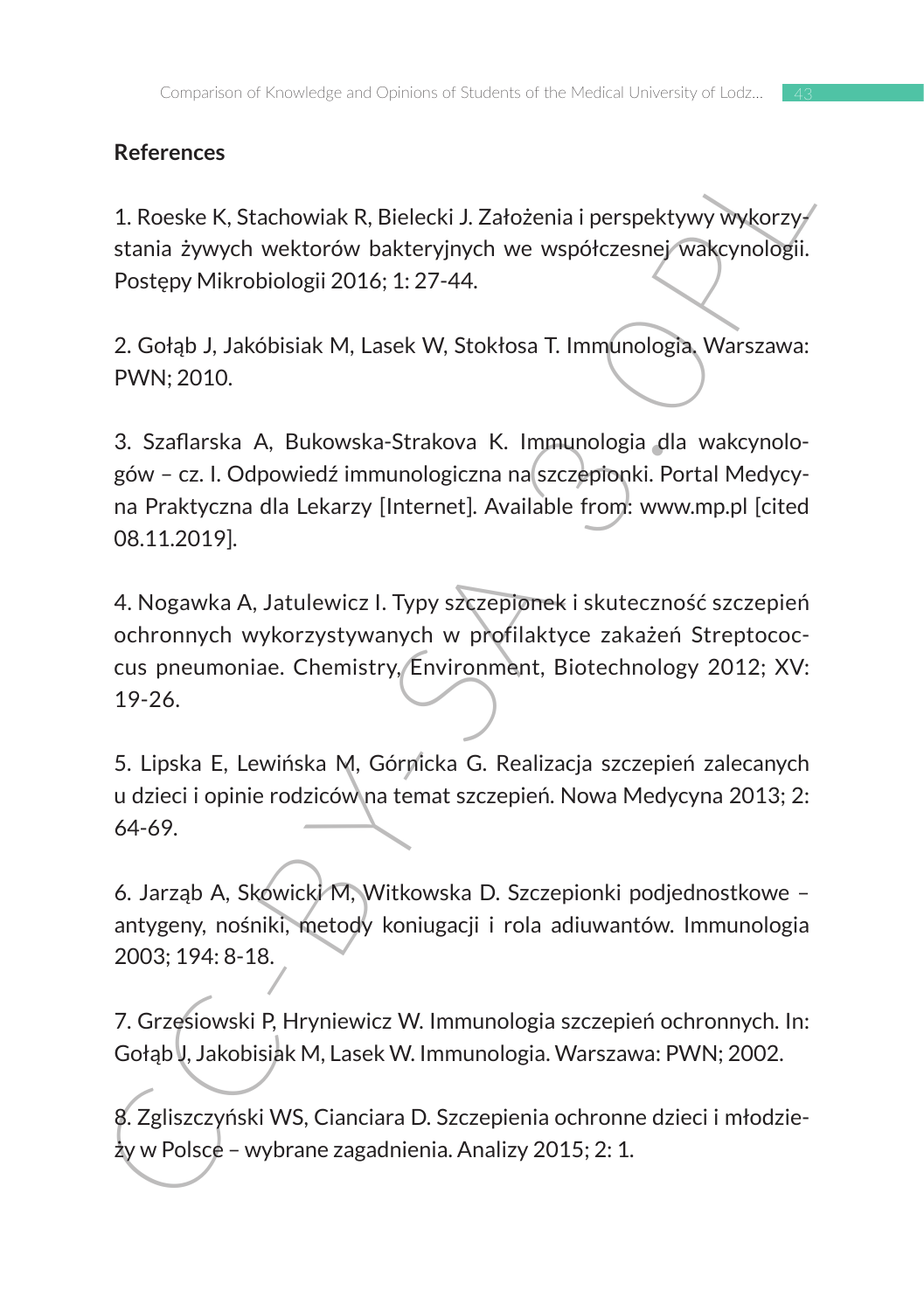9. Magdzik W. Historia uodpornienia sztucznego. In: Magdzik W, Naruszewicz-Lesiuk D, Zieliński A., eds. Wakcynologia. Bielsko-Biała: Alfa Medica Press; 2007.

10. Czajka H. Alternatywny program szczepień i szczepionki skojarzone w praktyce pediatrycznej. Prz Epidemiol 2004; 58: 112-114.

11. Bernatowska E. Szczepionki wysokoskojarzone – nowy plan strategiczny dla szczepień obowiązkowych w Programie Szczepień Ochronnych. Stand Med Pediatr 2011; 6(8): 895-908.

12. Pająk A, Królak-Olejnik B. Polski Kalendarz Szczepień Ochronnych – wczoraj, dziś, jutro. Piel Zdr Publ 2015; 5: 94-95.

13. Stefanowicz A, Krajewska M, Kołodziejska A, Wierzba J. Rola pielęgniarki i położnej w wykonywaniu szczepień ochronnych u dzieci i młodzieży. Zdr Publ 2012; 1: 95-99.

7. wiągzdzk w. Historia duojorniemia szcucznego. In: wiągzdzk w. Wardina<br>szewicz-Lesiuk D, Zieliński A, eds. Wakcynologia. Bielsko-Biała: Alfa Me-<br>dica Press; 2007.<br>10. Czajka H. Alternatywny program szczepień i szczepionk 14. Mroczek B, Rotter I, Szymoniak I. Realizacja szczepień przeciw grypie wśród mieszkańców województwa zachodniopomorskiego w odniesieniu w odniesieniu do wybranych czynników socjodemograficznych. Fam Med Primary Care Rev 2011; 3: 456-458.

15. Tarczoń I, Dromadzka E, Czajka H. Co na temat szczepień ochronnych wiedzą rodzice i pracownicy ochrony zdrowia? Prz Lek 2009; 66: 27-33.

16. Kochman D, Rudzińska T. Znaczenie edukacji rodziców w kontekście szczepień obowiązkowych i zalecanych u dzieci w wieku 0-2 lat. Probl Pielęg 2008; 16(1,2): 163-172.

17. Słopiecka A, Kwiecień E. Przyczyny negatywnych postaw ludności wobec szczepień. Hygeia Public Health 2014; 49(4): 685-689.